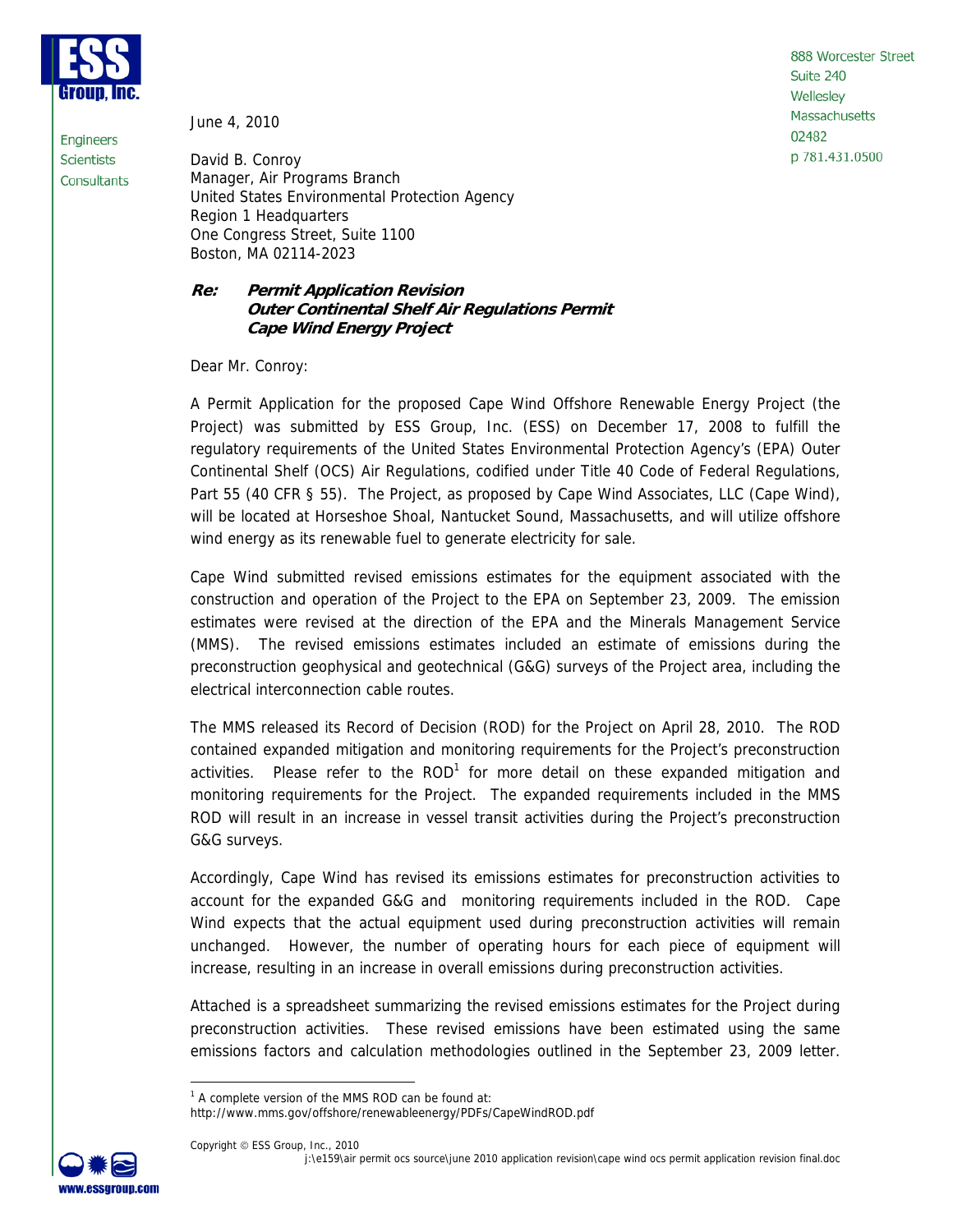

**Engineers Scientists** Consultants

Also attached is a revised summary of Project emissions subject to OCS Permitting. The overall  $NO<sub>x</sub>$  emissions from the project during Phase 1 (preconstruction and construction) will increase by approximately 32.8 tons due to the increase in preconstruction equipment usage.

The revised estimate of the total  $NO<sub>x</sub>$  emissions from the Project during Phase 1 will be 226 tons. Cape Wind is required to offset its  $NO<sub>X</sub>$  emissions during Phase 1 at a minimum ratio of 1.26:1 to satisfy the requirements of Massachusetts Nonattainment Review. Cape Wind will acquire a minimum of 285 tons of offsets for its Phase 1  $NO<sub>x</sub>$  emissions.

In addition, Cape Wind requests that the Phase 1 End Date in the OCS Permit be defined as the last day of the calendar month that is 36 months after the Phase 1 Start Date. While Cape Wind anticipates that construction will be complete within 24 months, the additional preconstruction survey requirements contained in the ROD could extend the construction period if there are unanticipated seasonal delays in preconstruction and construction activities. Cape Wind's estimates of equipment usage and emissions during Phase 1 are unchanged as a result of this request. An extension of the Phase 1 End Date will give Cape Wind more flexibility to manage seasonal delays in preconstruction and construction activities within the effective dates of the OCS Permit.

This letter, and the accompanying emissions summaries, should serve as a revision to the Cape Wind OCS Air Permit Application. If you have any questions regarding this submittal, do not hesitate to call me at (781) 489-1149.

Sincerely,

# **ESS GROUP, INC.**

Michael E. Feinblatt Project Manager

**Attachments** 

C: Ida McDonnell, EPA Region 1 Brendan McCahill, EPA Region 1 Craig Olmsted, Cape Wind Associates Rachel Pachter, Cape Wind Associates Chris Rein, ESS Terry Orr, ESS

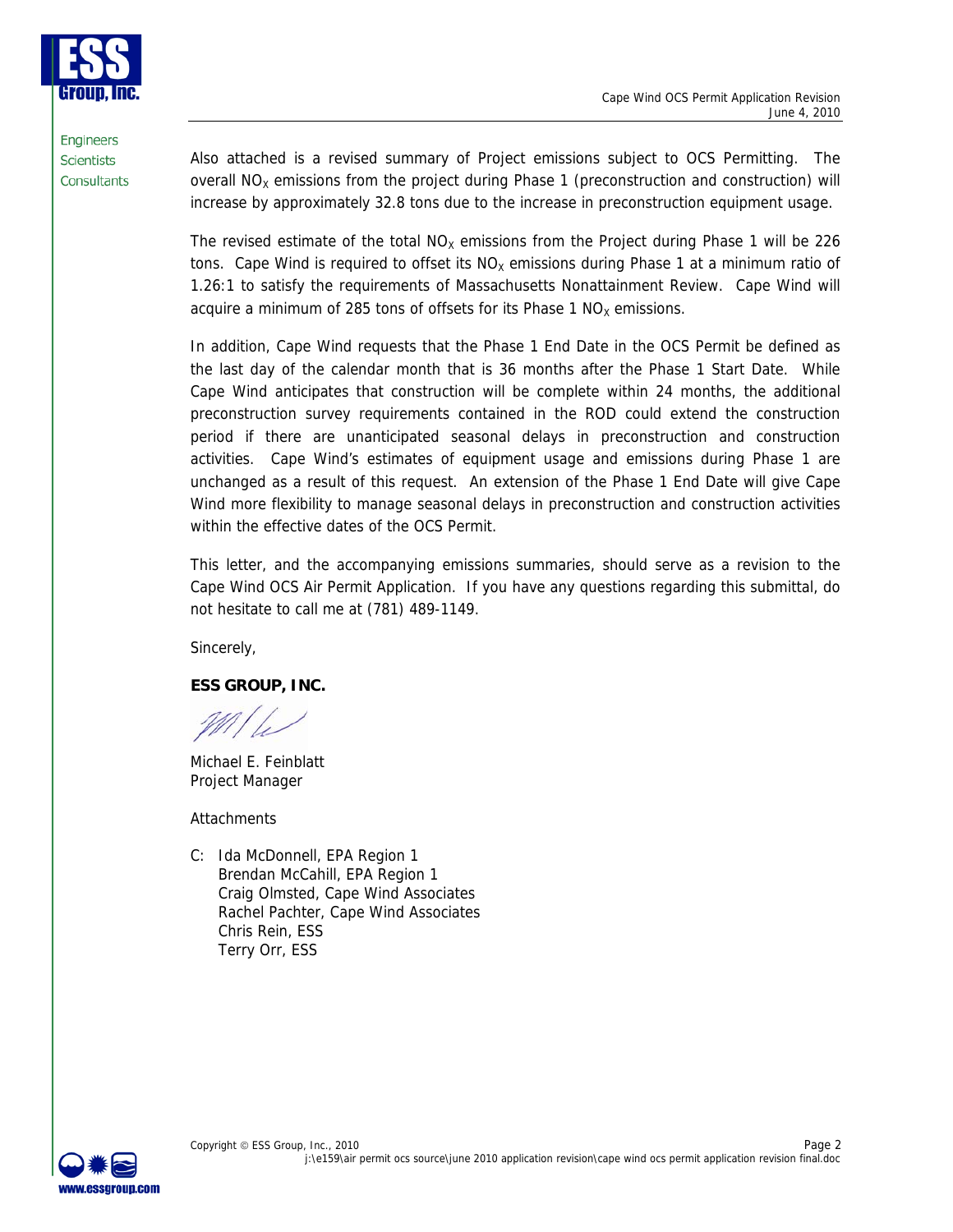#### **Revised May 2010 as directed by MMS**

## **Cape Wind Energy Project Preconstruction Emissions Inside of 25 miles**

### **Emission Factors from EPA's "Current Methodologies and Best Practices in Preparing Port Emission Inventories", April 2009**

|                                                                                                     |            |          |                 | Emission Factors - Ocean Going Vessel Main Engines, Medium-Speed Diesel, Marine Diesel Oil, g/kWh (Table 2-9) |           |            |                 |             |
|-----------------------------------------------------------------------------------------------------|------------|----------|-----------------|---------------------------------------------------------------------------------------------------------------|-----------|------------|-----------------|-------------|
| Engine                                                                                              | <b>NOx</b> | VOC (HC) | SO <sub>2</sub> | CO.                                                                                                           | $PM_{10}$ | $PM_{2.5}$ | CO <sub>2</sub> | <b>HAPs</b> |
| MSD & MDO                                                                                           | 13.2       | 0.50     | 0.20            | 1.10                                                                                                          | 0.47      | 0.43       | 646.08          | 0.00635     |
|                                                                                                     |            |          |                 | Emission Factors - Harbor Craft, Tier 0, q/kWh (Table 3-8)                                                    |           |            |                 |             |
| <b>Engine Power</b>                                                                                 | <b>NOx</b> | VOC (HC) | SO <sub>2</sub> | CO.                                                                                                           | $PM_{10}$ | $PM_{2.5}$ | CO <sub>2</sub> | <b>HAPs</b> |
| 225 - 449 kW (Cat. 1)                                                                               | 10.0       | 0.27     | 0.043           | 1.50                                                                                                          | 0.30      | 0.29       | 690.00          | 0.0161      |
| 450 - 559 kW (Cat. 1)                                                                               | 10.0       | 0.27     | 0.043           | 1.50                                                                                                          | 0.30      | 0.29       | 690.00          | 0.0161      |
| 560 - 999 kW (Cat. 1)                                                                               | 10.0       | 0.27     | 0.043           | 1.50                                                                                                          | 0.30      | 0.29       | 690.00          | 0.00635     |
| 1.000 kW (Cat. 1)                                                                                   | 13.0       | 0.27     | 0.043           | 2.50                                                                                                          | 0.30      | 0.29       | 690.00          | 0.00635     |
| 1.000 - 3.000 kW (Cat. 2)                                                                           | 13.2       | 0.50     | 0.043           | 1.10                                                                                                          | 0.72      | 0.70       | 690.00          | 0.00635     |
| Category 1 yessels are defined by EPA as small harbor craft and recreational propulsion (<1.000 kW) |            |          |                 |                                                                                                               |           |            |                 |             |

Category 2 vessels are defined by EPA as OGV auxiliary engines, harbor craft, and smaller OGV propulsion (1,000-3,000 kW)

Category 3 vessels are defined by EPA as OGV propulsion engines (>3,000 kW)

HAP emission factors are from AP-42 (Sections 3.3 & 3.4) Load Factors are from Table 3-4 of the EPA Port Emissions Guidance Document

Emissions (tons) = Engine Power Rating (kW) x Load Factor (%) x Activity (hrs) x Emission Factor (g/KWh) x (1 lb/454 g) x (1 ton/2000 lb) x (# of sources)<br>
Emission Factors (g/hp-hr) Diesel Recip. <600 hp Based on AP-42 Vo

|                                                                                                                     | Emission Factors (grilp-in) Dicscritectip. < 000 hip Dasca on AP-42 Yor. F, Tables 3.3-T - 3.3-2            |            |                                                                                      |                 |           |            |                 |             |  |  |  |
|---------------------------------------------------------------------------------------------------------------------|-------------------------------------------------------------------------------------------------------------|------------|--------------------------------------------------------------------------------------|-----------------|-----------|------------|-----------------|-------------|--|--|--|
|                                                                                                                     | <b>NOx</b>                                                                                                  | тос        | SO <sub>2</sub>                                                                      | $PM_{10}$<br>co |           | $PM_{2.5}$ | CO.             | <b>HAPs</b> |  |  |  |
|                                                                                                                     |                                                                                                             | 1.14       | 0.01                                                                                 |                 |           |            | 521.63          | 0.012       |  |  |  |
|                                                                                                                     |                                                                                                             |            | EPA Nonroad Diesel Engine Emission Standard (Tier 2 or Tier 3 if available), g/KW-hr |                 |           |            |                 |             |  |  |  |
| <b>Engine Size</b>                                                                                                  | $NOx *$                                                                                                     | <b>VOC</b> | SO <sub>2</sub>                                                                      | co              | $PM_{10}$ | $PM_{2.5}$ | CO <sub>2</sub> | <b>HAPs</b> |  |  |  |
| 225 <kw<450< th=""><th>4.0</th><th></th><th></th><th>3.5</th><th>0.20</th><th>0.20</th><th></th><th></th></kw<450<> | 4.0                                                                                                         |            |                                                                                      | 3.5             | 0.20      | 0.20       |                 |             |  |  |  |
|                                                                                                                     | * EPA emission standard is for NOx+NMHC. It has been assumed that all emissions are NOx to be conservative. |            |                                                                                      |                 |           |            |                 |             |  |  |  |

**Emission Factors (lb/MMBtu) Natural Gas 4-Stroke Based on AP-42 Vol.1 ,Table 3.2-2**

**NOx VOC SO2 CO PM10 PM2.5 CO2 HAPs** 0.85 0.12 0.00059 0.56 0.000077 0.000077 110.00 0.072 Emission Factors (g/bhp-hr) for 50-100HP 4-stroke, outboard marine engines. Based on Exhaust Emission Factors<br>for Nonroad Engine Modeling: Spark-Ignition. EPA420-R-05-019, Table 10. Worst case emissions factors were selected from carbureted, indirect injection and direct injection engine types. When calculating emissions, HC and PM **were equated with VOC and PM10, respectively.**

**NOx HC SO2 CO PM10 PM2.5 CO2 HAPs** 5.82 5.82 152.25 0.06

|                                                                                                                                               | Vessel Type/            | Number of      | Equipment          | Equipment |                                                                |          |            | Operating           |                                                                                                        |                    | <b>Auxiliary Engine</b> |                     |                   |                   |                     | <b>Emissions (tons)</b> |                   |                             |                   |
|-----------------------------------------------------------------------------------------------------------------------------------------------|-------------------------|----------------|--------------------|-----------|----------------------------------------------------------------|----------|------------|---------------------|--------------------------------------------------------------------------------------------------------|--------------------|-------------------------|---------------------|-------------------|-------------------|---------------------|-------------------------|-------------------|-----------------------------|-------------------|
| <b>Activity Type</b>                                                                                                                          | <b>Emission Source</b>  | Sources        | Size (HP)          | Size (kW) | Activity                                                       | Count    | Duration   | Hours<br>(per unit) | <b>Assumptions</b>                                                                                     | <b>Load Factor</b> | <b>Power Adjustment</b> | <b>NOx</b>          | <b>VOC</b>        | SO <sub>2</sub>   | co                  | $PM_{10}$               | PM <sub>2.5</sub> | CO <sub>2</sub>             | <b>HAPs</b>       |
| Preconstruction Period - Activities within 25 Miles of the Project                                                                            |                         |                |                    |           |                                                                |          |            |                     |                                                                                                        |                    |                         |                     |                   |                   |                     |                         |                   |                             |                   |
| Geophysical - WTG's                                                                                                                           | 42' Diesel Lobster Boat | $\overline{1}$ | 1,000              | 746       | -Travel b/w<br>Falmouth and<br>WP                              | 100 days | 12 hrs/day | 1200                | - 2 hrs. @ 15<br>knots then 8 hrs.<br>@ 3 knots                                                        | 0.43               | 1.100                   | 4.7                 | 0.1               | 0.0               | 0.7                 | 0.1                     | 0.1               | 321.6                       | 0.0               |
| Geophysical - 33 kV Inner Array Cable                                                                                                         | 42' Diesel Lobster Boat | $\overline{1}$ | 1.000              | 746 WP    | -Travel b/w<br>Falmouth and                                    | 20 days  | 12 hrs/day | 240                 | - 2 hrs. @ 15<br>knots then 8 hrs.<br>@ 3 knots                                                        | 0.43               | 1.100                   | 0.9                 | 0.0               | 0.0               | 0.1                 | 0.0                     | 0.0               | 64.3                        | 0.0               |
| Geophysical - 115 kV Interconnect<br>Cable                                                                                                    | 42' Diesel Lobster Boat | $\overline{1}$ | 1,000              | 746       | -Travel b/w<br>Falmouth and<br><b>WP</b>                       | 7 days   | 12 hrs/day | 84                  | - 2 hrs. @ 15<br>knots then 8 hrs.<br>@ 3 knots                                                        | 0.43               | 1.100                   | 0.3                 | 0.0               | 0.0               | 0.0                 | 0.0                     | 0.0               | 22.5                        | 0.0               |
| <b>Electrical Generator</b>                                                                                                                   | Gas Fired               | $\overline{1}$ | 8.7                | 6.5       |                                                                | 195 days | 12 hrs/day | 2340                |                                                                                                        |                    |                         | 0.060               | 0.008             | 0.000             | 0.040               | 0.000                   | 0.000             | 7.853                       | 0.005             |
| <b>Borings</b>                                                                                                                                | Tug Boat                | $\overline{1}$ | 1,500              | 1,119     | Travel b/w<br>Falmouth and                                     | 195 days | 24 hrs/day | 4680                | Full Load @<br>1hr/day                                                                                 | 0.31               | 1.100                   | 26.0                | 1.0               | 0.1               | 2.2                 | 1.4                     | 1.4               | 1356.5                      | 0.0               |
| Boring Drill Rig                                                                                                                              | Truck mtd Rig           | $\mathbf{1}$   | 350                |           | 261 1.5 borings/day                                            | 195 days | 12 hrs/day | 2340                | Rig Stays on HSS<br>till done                                                                          |                    |                         | 2.7                 | $1.0$             | 0.0               | 2.4                 | 0.1                     | 0.1               | 470.5                       | 0.0               |
| Vibracore Boat                                                                                                                                |                         | $\overline{1}$ | 1,000              | 746       | <b>Final Cable</b><br>Design and<br>Constructability<br>survey | 17 days  | 12 hrs/day | 204                 | 33 kV: 1 core/3<br>miles of cable,<br>total 22<br>- 115 kV: 2 /mile<br>of cable, total 26<br>$-5$ /day | 0.43               | 1.100                   | 0.8                 | 0.0               | 0.0               | 0.1                 | 0.0                     | 0.0               | 54.7                        | 0.0               |
| Multibeam Survey                                                                                                                              | 26' Boat                | $\overline{1}$ | 300                |           | Shallow area<br>224 multibeam<br>survey                        | 130 days | 12 hrs/day | 1560                |                                                                                                        | 0.43               | 1.100                   | 1.8                 | 0.0               | 0.0               | 0.3                 | 0.1                     | 0.1               | 125.4                       | 0.0               |
| <b>Electrical Generator</b>                                                                                                                   | Gas Fired               | $\overline{1}$ | $\mathbf{\Lambda}$ | 3         |                                                                | 130 days | 12 hrs/day | 1560                |                                                                                                        |                    |                         | 0.019               | 0.003             | 0.000             | 0.012               | 0.000                   | 0.000             | 2.416                       | 0.002             |
| <b>Crew Movement</b>                                                                                                                          | Zodiac Boat             | $\overline{1}$ | 100                |           | 75 1 boring/day                                                | 195 days | 12 hrs/day | 2340                | Zodiac only<br>needed for boring<br>program                                                            |                    |                         | 1.5                 | 1.5               |                   | 39.2                | 0.015                   |                   |                             |                   |
| <b>Preconstruction Emissions - Stationary Sources</b><br><b>Preconstruction Emissions - Transit</b><br><b>Total Preconstruction Emissions</b> |                         |                |                    |           |                                                                |          |            |                     |                                                                                                        |                    |                         | 2.8<br>36.0<br>38.8 | 1.0<br>2.7<br>3.8 | 0.0<br>0.1<br>0.1 | 2.4<br>42.7<br>45.1 | 0.1<br>1.7<br>1.8       | 0.1               | 481<br>1.6 1945<br>1.8 2426 | 0.0<br>0.0<br>0.0 |

**500 ppm Diesel Fuel Sulfur Content:**

**Diesel Fuel Sulfur Content: 15 ppm** 

All operating hours will be metered to track actual emissions.